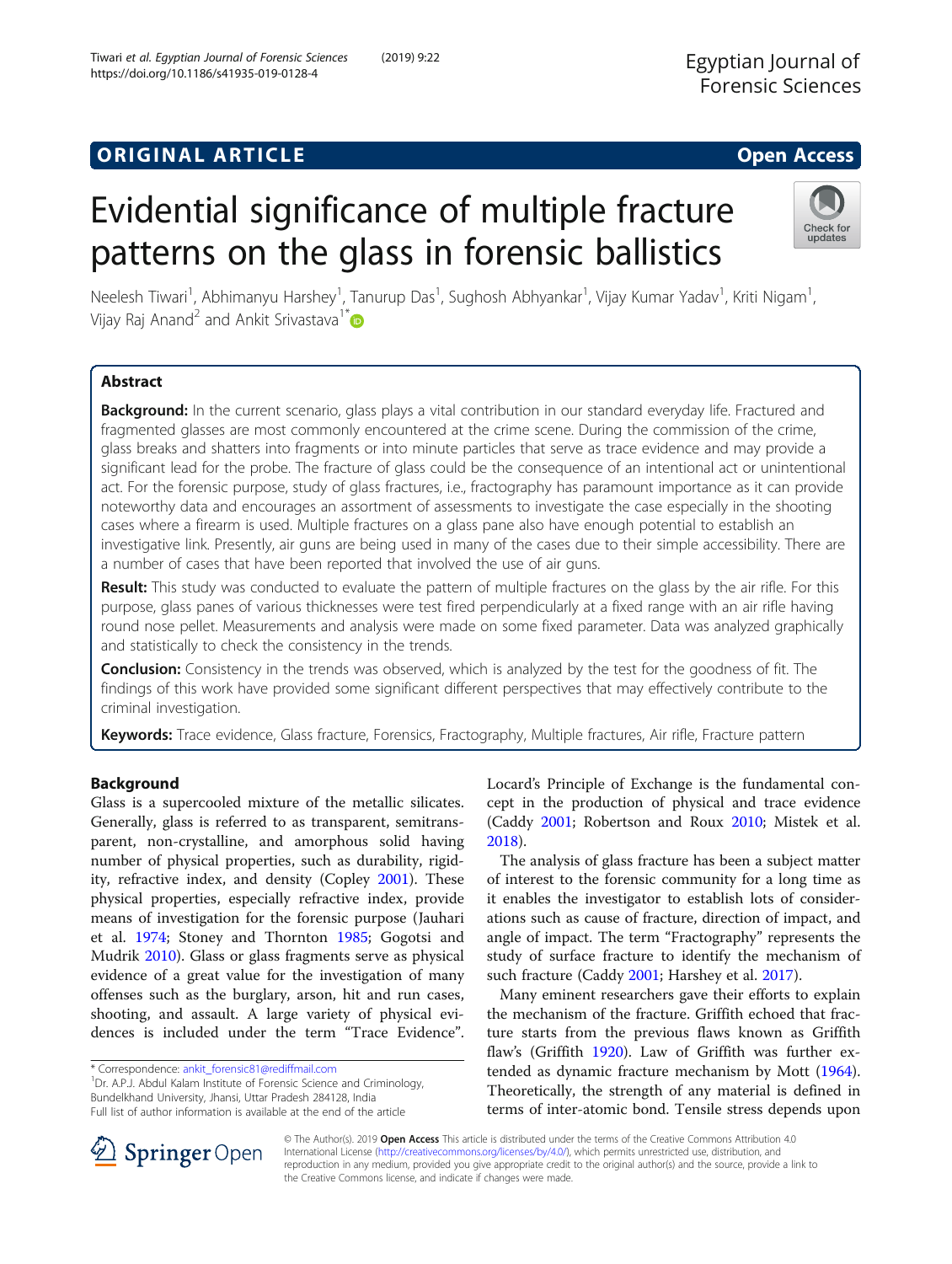various factors such as condition and size of surface, duration of load, and environmental conditions (Overend et al. [2007](#page-4-0)). As the projectile hits the glass pane, cracks are created due to the transfer of projectile's energy. Cracks propagates through the path of least resistance. The energy shock waves cause specific damage to the glass, originated from the point of impact (Grady [2010](#page-4-0)). In the context of forensic glass fracture analysis, the aspect of energy loss was experimentally demonstrated by Waghmare et al. ([2003](#page-4-0)).

When any projectile, e.g., bullet or stone, hits the glass surface, stretching and compression occur. As the limit of tensile stress is crossed, it results in the breaking of the glass. The impact of the bullet or stone causes two special types of fractures, namely termed as radial and concentric (also known as spiral) fractures as demonstrated in Fig. 1. As the high velocity projectile penetrates the glass pane, there is a formation of a crater-shaped hole that is termed as cone fracture. The appearance of the cone may be observed at wide exit side of the hole (Mcjijnkins and Thornton [1973](#page-4-0)). In this context, the shape of the chip pattern (also called mist zone) around the hole is indicative of the direction of impact (Harshey et al. [2017\)](#page-4-0). Hackle marks, stress marks, mirror zone, etc., are some other phenomena that may be observed in the fractured glass pane (Caddy [2001](#page-4-0)). These characters often provide a significant help to the investigator in the investigation of variety of offenses.

In this study, the soda-lime glass was taken. Soda-lime glass majorly contributes in the manufacture of windowpanes (flat glass), containers, etc. Sand (SiO<sub>2</sub>, 63–74%), soda ash (Na<sub>2</sub>CO<sub>3</sub>, 12–16%), and limestone (CaO, 7– 14%) contributes as raw material in the manufacturing of soda lime glass (Curran et al. [2000](#page-4-0)).

No chemical reaction is used in the air gun and the mechanism of air guns involves the mechanically pressurized air or other means. When the trigger is released, compressed air is let off into the barrel, pushing along a



specially made slug or pellet in front of it. On the basis of mechanism, there are three types of air gun, namely spring piston air gun, pneumatic air gun, and compressed gas  $(CO<sub>2</sub>)$  air gun (Vanzi [2005;](#page-4-0) Abhyankar et al. [2018](#page-4-0)). They have been utilized as a part of chasing, sporting, and fighting. These are easily available in an open market with fewer rules and regulations and also considered relatively safe. Although these have been found to have the potential to cause fatal and grievous injuries such as bone micro-fracture (Kieser et al. [2013](#page-4-0)), and ocular injuries (Schein et al. [1994](#page-4-0)) and even may cause death (Lal and Subrahmanyam [1972\)](#page-4-0). It is evident from the literature that air guns (both rifle and pistol) are being used in illicit activities for a long period and in current time also (Burnt and Packey [1979;](#page-4-0) Harshey et al. [2017](#page-4-0); Morgan et al. [2019](#page-4-0)). Various researchers studied the different aspects of glass and air gun that may be of forensic interest such as wounding potential and behavior of air gun pellet in ballistic gel (DiMaio et al. [1982](#page-4-0); Wightman et al. [2010;](#page-4-0) Hallikeri et al. [2012](#page-4-0); Stankov et al. [2013;](#page-4-0) Ansari and Chakrabarti [2017](#page-4-0); Vedrtnam and

Pawar [2017](#page-4-0); Hsiao and Meng [2018\)](#page-4-0). In firing incidences, glass may also serve as an intermediate object. Therefore, in the light of above facts, this study was performed with the aim to analyze the multiple fractures on a glass pane made by air rifle.

## Materials and methodology

In this work, 3-, 4-, and 5-mm-thick window panes of 1 ft<sup>2</sup> were chosen. Three- and 5-mm-thick glasses were transparent while a 4-mm-thick glass category involved both privacy and transparent panes. These panes were fixed in a metal frame with the help of clay. The frame was placed perpendicularly to the muzzle of the rifle at a fixed distance of 12 ft. A total of 100 samples were test fired with .177″ (4.5 mm) caliber Air Rifle. Two fires, one after another, were made on the same side of the glass pane at an average distance of 2.5–3.0″ between both points of impact in order to analyze the multiple fractures. Table [1](#page-2-0) summarizes the details about the used air rifle and round nose pellet.

Fractured panes were measured with the help of a vernier caliper. Figure [2](#page-2-0) shows the hole diameter, thickness, and the diameter of the mist zone that served as parameters for the sample analysis. Mean value and the standard deviation of the measurements for the above said parameters were calculated. Statistical operation, i.e., "chi-square test (test of goodness of fit)," was also applied in this series of analysis to check whether the data is consistent or not. Level of significance  $(\alpha)$  is the probability of type one error (rejection of null hypothesis when it is true). The null hypothesis  $(H_0)$  is accepted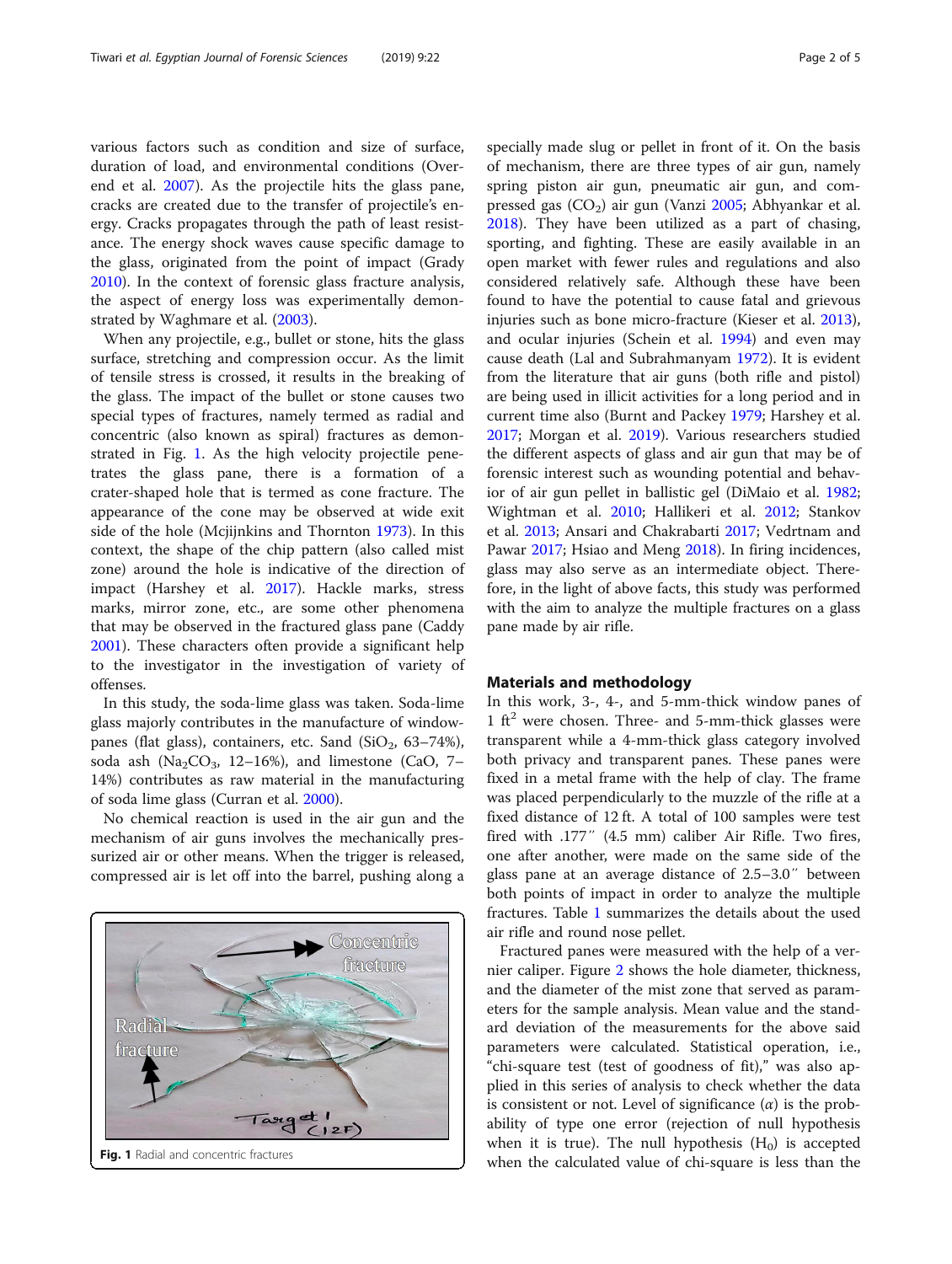<span id="page-2-0"></span>Table 1 Specification about the air rifle and pellet

| Specifications of air rifle                            |                                                          |  |  |  |  |  |
|--------------------------------------------------------|----------------------------------------------------------|--|--|--|--|--|
| Name of the<br>manufacturer                            | Precihole Sports Pvt. Ltd., Thane,<br>Maharashtra, India |  |  |  |  |  |
| Model                                                  | SX 100 Pegasus                                           |  |  |  |  |  |
| Caliber                                                | $0.177''$ (4.5 mm)                                       |  |  |  |  |  |
| Velocity                                               | 240 <sub>mps</sub>                                       |  |  |  |  |  |
| Power                                                  | 16 J                                                     |  |  |  |  |  |
| Weight                                                 | 3.1 K.G.                                                 |  |  |  |  |  |
| Total length                                           | 1065 mm                                                  |  |  |  |  |  |
| Barrel length                                          | 450 mm                                                   |  |  |  |  |  |
| Specifications of the pellets                          |                                                          |  |  |  |  |  |
| Material                                               | Lead                                                     |  |  |  |  |  |
| Brand                                                  | Magnum                                                   |  |  |  |  |  |
| Caliber                                                | $0.177''$ (4.5 mm)                                       |  |  |  |  |  |
| Average weight of pellet 0.41 g for round nose<br>used |                                                          |  |  |  |  |  |

Source: SX100 Owner Manual Published by Precihole Sports, Pvt. Ltd., Thane, Maharashtra, India

tabulated value at a particular degree of freedom (for " $n$ " sample, degree of freedom is " $n - 1$ ").

## Results

An analysis of the multiple fracture pattern was performed on the basis of measurements made on the fractured pane. In most of the cases, 3-mm thick glass panes broke down on the course of second shot. Table [2](#page-3-0) shows the value of mean and standard deviation of the measurements and the description of the chi-square test for the first and second target (T1 & T2) of 3-mm transparent, 4-mm transparent and privacy, and 5-mm transparent glass panes. The trends in T1 and T2 were studied comparatively. In order to analyze the consistency, chi-square test was applied on the hole diameter of T1

and T2 of all the glass panes. Null hypothesis was rejected (as the calculated value was greater than the tabulated value) only in the case of T2 of 3 mm. A consistency in the hole diameter was observed that has also been statistically proved.

On the visual examination of the fracture glass panes, it was revealed that 3-mm fractured panes possess circular-shaped mist zone. Mist zone of 4-mm (both transparent and privacy) glass panes was found to be elliptical or triangular with rounded edges while mist zone of 5-mm-thick glass panes was found to be irregular.

# **Discussion**

This study was performed to analyze the multiple glass fracture. From the measurement, it was noted that the hole diameter values lies between 4.1 and 6.7 mm. Previously, Harshey et al. ([2017](#page-4-0)) analyzed the pattern of glass fractures that were made by the air rifle on the glasses of different thickness. In this approach, a special aspect of glass coating with Sun Control Film (SCF) was also taken under consideration. It was found that the hole diameter ranges between 4.77 and 7.5 mm. SCF does not contribute any notable difference in fracture pattern. It is notable that this presented study gave results in a similar manner (reproducibility of the results) as that of pronounced by Harshey et al. ([2017\)](#page-4-0) and Abhyankar et al. [\(2018](#page-4-0)).

Another extensive approach is also reported by Waghmare et al. ([2016](#page-4-0)). In this study, glasses were fractured by improvised pistol and several regular firearms manufactured in the Indian Ordinance Factory, India. Concerning the analysis of the data, the hole diameter is somewhat doubled to bullet caliber, except in case of a 9-mm pistol. Except in the case of improvised pistol, the values of hole diameter were in between 11.04 and 14.63 mm. Improvised pistol does not show any consistency as its manufacturing is not standardized.

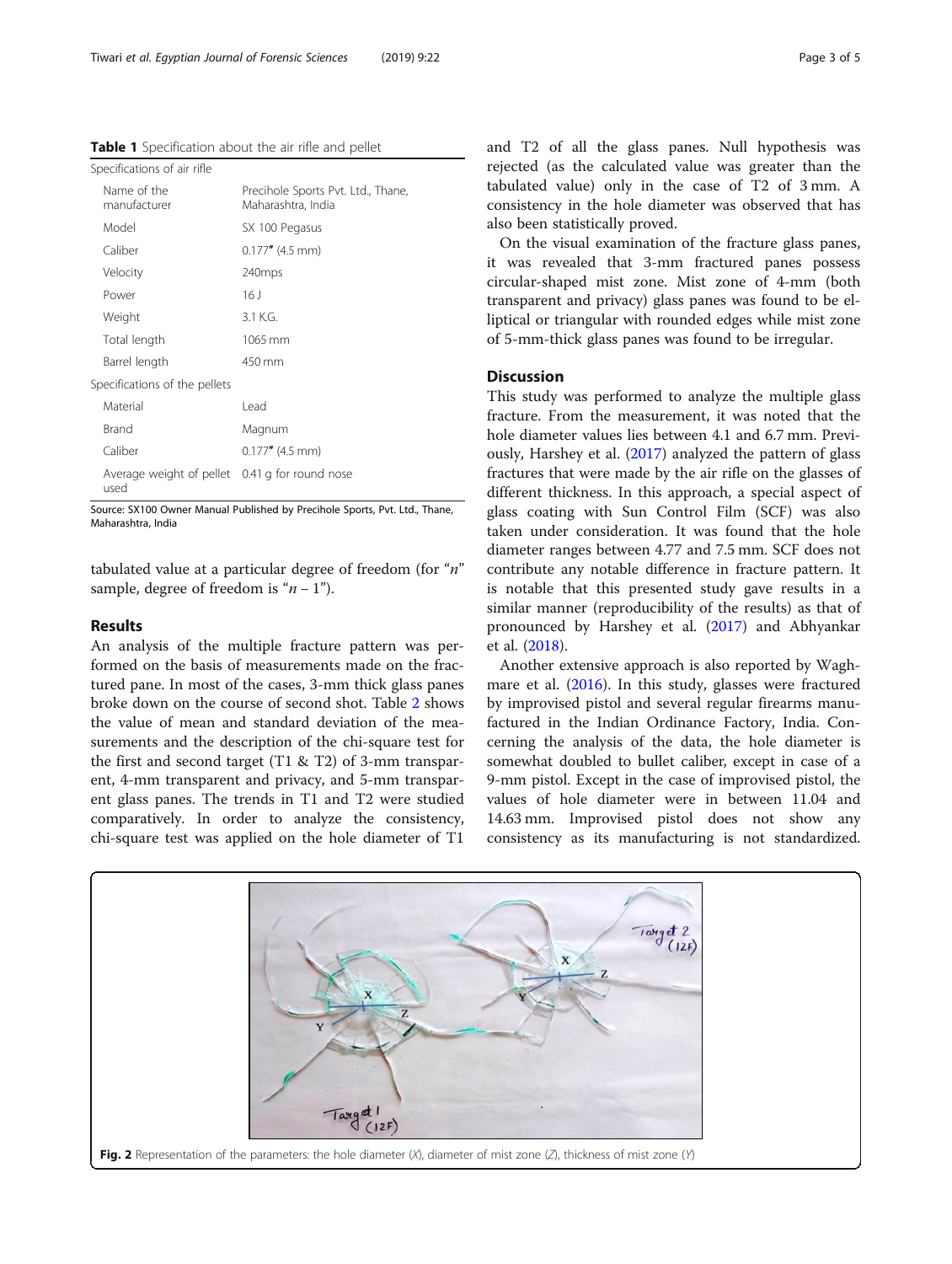| Thickness Of Glass                                                                     | Hole diameter                  |                |                | Thickness of mist zone |                                                          | Diameter of mist zone |    | Radial fracture count |                | Concentric fracture count |  |
|----------------------------------------------------------------------------------------|--------------------------------|----------------|----------------|------------------------|----------------------------------------------------------|-----------------------|----|-----------------------|----------------|---------------------------|--|
|                                                                                        | T1                             | T <sub>2</sub> | T1             | T <sub>2</sub>         | T1                                                       | T <sub>2</sub>        | T1 | T <sub>2</sub>        | T1             | T <sub>2</sub>            |  |
| Mean values (in mm)                                                                    |                                |                |                |                        |                                                          |                       |    |                       |                |                           |  |
| 3 mm (transparent)                                                                     | 5.76                           | 1.73           | 12.09          | 4.45                   | 28.57                                                    | 9.422                 | 11 | 3                     | $\overline{7}$ | $\overline{2}$            |  |
| 4 mm (transparent)                                                                     | 6.08                           | 5.70           | 12.64          | 12.40                  | 31.54                                                    | 28.78                 | 9  | 8                     | $\overline{7}$ | 9                         |  |
| 4 mm (privacy)                                                                         | 5.74                           | 5.95           | 13.79          | 11.40                  | 33.17                                                    | 28.90                 | 8  | 7                     | 5              | 5                         |  |
| 5 mm (transparent)                                                                     | 5.61                           | 5.42           | 9.35           | 13.51                  | 23.66                                                    | 32.11                 | 9  | 8                     | 5              | $\overline{4}$            |  |
| Standard deviation                                                                     |                                |                |                |                        |                                                          |                       |    |                       |                |                           |  |
| 3 mm (transparent)                                                                     | 0.37                           | 2.77           | 1.01           | 6.69                   | 2.33                                                     | 14.04                 |    |                       |                |                           |  |
| 4 mm (transparent)                                                                     | 0.29                           | 0.43           | 0.78           | 1.07                   | 1.43                                                     | 3.62                  |    |                       |                | $\overline{\phantom{m}}$  |  |
| 4 mm (privacy)                                                                         | 0.61                           | 0.46           | 1.55           | 2.13                   | 2.44                                                     | 4.33                  |    |                       |                |                           |  |
| 5 mm (transparent)                                                                     | 0.49                           | 0.60           | 2.95           | 4.23                   | 6.77                                                     | 9.008                 |    |                       |                |                           |  |
| Description of chi-square observations                                                 |                                |                |                |                        |                                                          |                       |    |                       |                |                           |  |
| Null hypothesis $H_0$ : All the values are consistent, i.e., equals to the mean value. |                                |                |                |                        |                                                          |                       |    |                       |                |                           |  |
|                                                                                        | Calculated value of chi-square |                |                |                        | Tabulate value of chi-square at 5% level of significance |                       |    |                       |                |                           |  |
|                                                                                        | T1                             |                | T <sub>2</sub> |                        |                                                          |                       |    |                       |                |                           |  |
| 3 mm (transparent)                                                                     | 0.576                          |                | 69.022         |                        | 13.848                                                   |                       |    |                       |                |                           |  |
| 4 mm (transparent)                                                                     | 0.347                          |                | 1.99032        |                        |                                                          |                       |    |                       |                |                           |  |
| 4 mm (privacy)                                                                         | 1.560                          |                | 1.19400        |                        |                                                          |                       |    |                       |                |                           |  |
| 5 mm (transparent)                                                                     | 1.032                          |                | 1.619          |                        |                                                          |                       |    |                       |                |                           |  |

<span id="page-3-0"></span>Table 2 Value of mean and standard deviation of the measurements and description of the chi-square test for the T1 and T2 of different glass panes

The above-discussed studies show various trends of hole diameter made by different firearms. The type of weapon (i.e., whether standard firearm or air gun) could be determined on the basis of hole diameter by which glass was fractured. The pattern of glass fracture also differs in case of different firearms, i.e., the patterns made by air rifle are different from that of caused by regular firearms. Similarity in the patterns may be observed on general visual examination.

Apart from it, this study also provides a means to establish the sequence of shot. In this study, many panes were obtained in which radial cracks of T1 and T2 did not meet each other (Fig. 3). In such condition, the sequence of shot may not be established by the rule of thumb. Results of this study showed that it was found that the hole diameter of T1 for 4-mm transparent and 5-mm transparent is greater than that of T2 while the hole diameter of T2 is greater for 4-mm privacy pane.